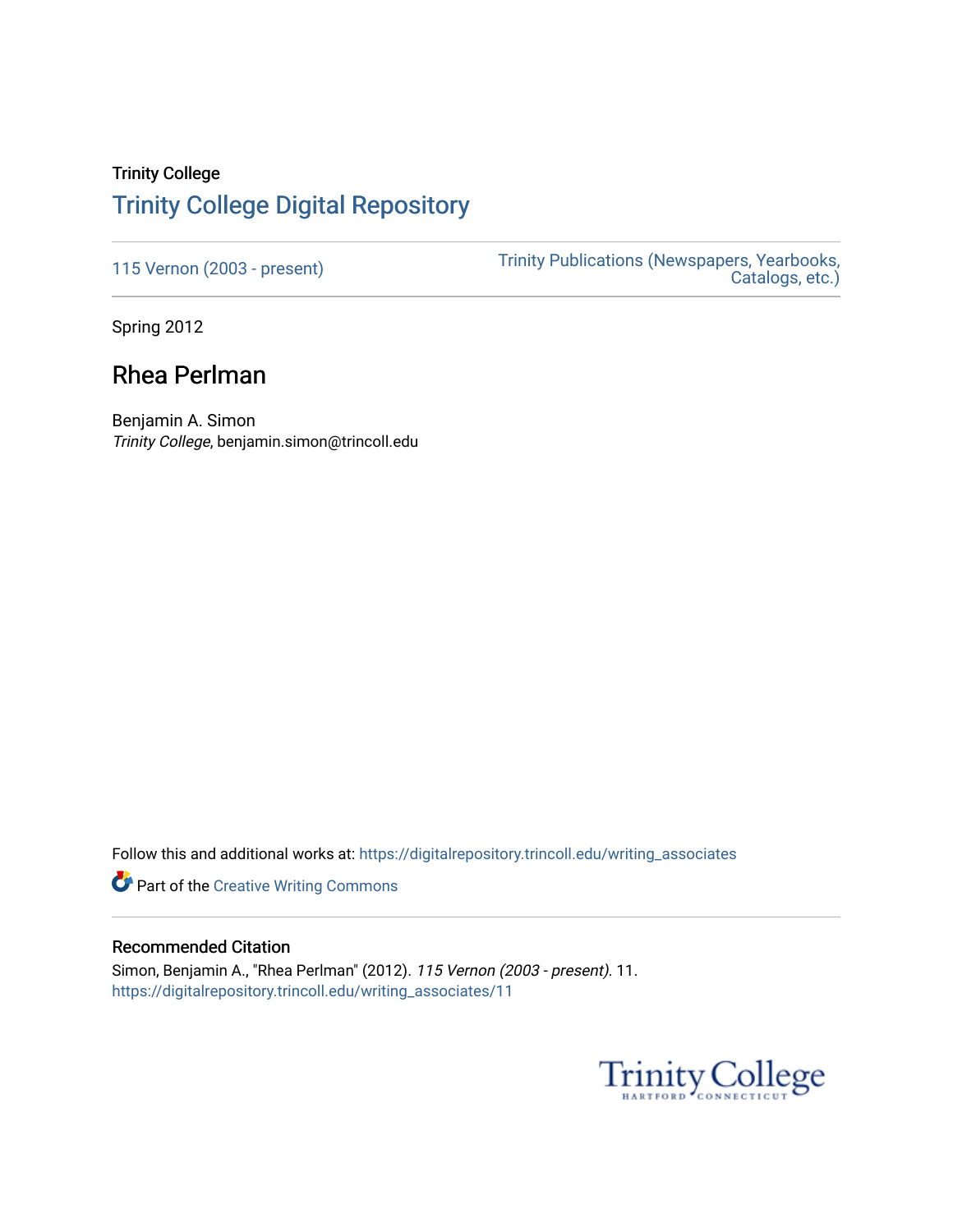### **Rhea Perlman**

### Benjamin A. Simon

Today we killed two guys.

And their mother?

It will be a few days before she finds out; she'll be upset and will throw herself onto the ground—maybe even into the Kabul River.

We have to remember that she held her sons' hands when they were young boys as they walked around their village together or to town—and when they were older she sent them off to town on their own or into the village to get their chores done: collect eggs or tend to the livestock or something.

 And then there was school. She was proud of her sons when they brought home their first thin crinkled and worn books. She had to search to find them pens. All boys at the school needed pens. And then they wrote and read and ate a whole lot. No one told their mother how much boys had to eat—how much mothers had to cook: goat, chicken and beef sometimes and always bread. And always beans. And always, "don't stuff yourselves."

Every so often she would cook something extra special: their favorites. "No we will not start dinner until everyone is home." And, "don't reach over other people's plates." And, "not before we say grace."

She would always give her sons big kisses on their cheeks. They would get them before bedtime. "Goodnight Ma," and then a big kiss on the cheek, and an, "I love you," and then bed and a window shutting to keep the crickets out—and then quiet.

And Sam Malone; they talked together a lot—when the bar closed and John Allen Hill from upstairs sometimes walked quietly down to listen:

Sam, we used to listen to *O Mio Babbino Caro* before dinner on Sundays. And they said that they wanted to be like their uncles and cousins and neighbors and their other brothers and like you; and they left. They used to watch me do my makeup—just blush and mascara—and then the mortars shot up out of cigarette clouds and orange rinds and old television sets. They were massaged in the air by the big earthy Afghani god's hands—permanent black under toenails and hashish stains—and he probably smiled. He probably hurled those mortars harder than they would have hit otherwise at my boys, whose hashish was better because they got it from a guy who grew it right next to the Kabul River who would whirl and whirl around every morning when the sun came up like Shams. And they would get so high, they told me, that they would have been Rumi's beloved too. Rumi, whose hashish was the best because he fertilized it with orange rinds and made his wives watch over it and pray for hours a day that their god would give their plants the most THC so that Shams would stay; so that he would make love to them too.

But that god, the one that wanted them to whirl and who did give those plants lots of THC, flew into the ground with those mortar rounds, and blew her two boys into last week or the week before when she guest starred on *Taxi*:

Sam, *O Mio Babbino Caro* was on before dinner, and I made them wash their feet and help their brothers and sisters wash theirs because the rugs were new and the goats were new and I bought